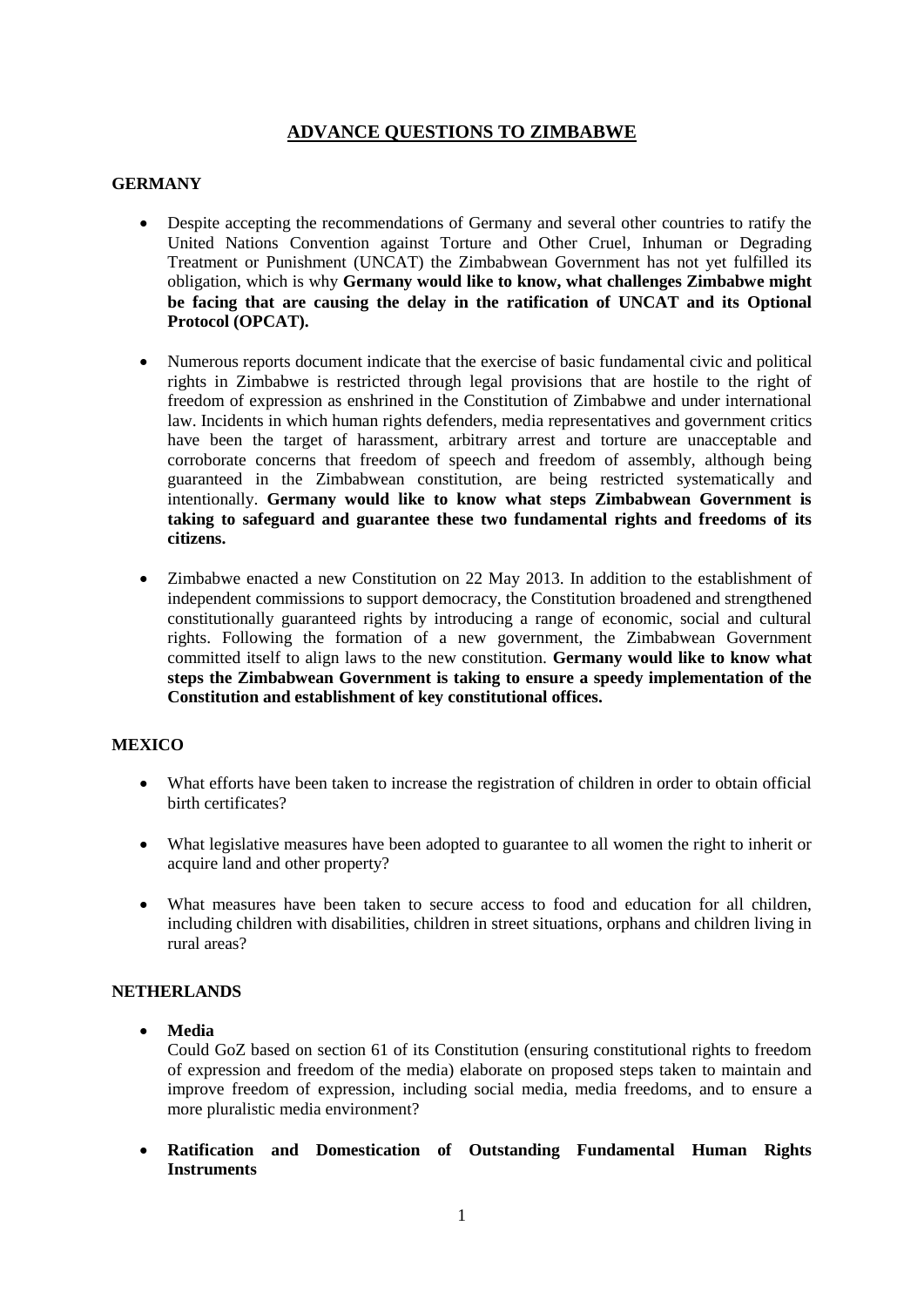1) Which steps have been taken by GoZ to ratify the 1) Convention Against Torture and other Cruel, Inhuman or Degrading treatment and 2) the International Convention for the Protection of all Persons against Enforced Disappearances?

2) Could GoZ elaborate on its current challenges facing harmonizing domestic laws with its Constitution and international human right instruments?

### **Equality of all human beings**

Given the Zimbabwean Constitution recognizes the equality of all human beings, which concrete steps has GoZ undertaken to implement laws to give effect to the Constitution, including the embedding of equal rights of LGBTI people in relevant laws?

## **SWEDEN**

- Could the Government of Zimbabwe please elaborate on what measures it is taking to promptly align legislation to the catalogue of rights granted to citizens in the new Constitution and to ensure that these rights are respected? What is the government planning to do to ensure that also the 2018 elections, and their run-up, are credible and competitive?
- During the last Universal Periodic Review, the Government of Zimbabwe accepted recommendations to further women's enjoyment of human rights and combat gender-based violence. Could the Government of Zimbabwe please elaborate on what steps have been taken since then in order to achieve this and to ensure that the rights pertaining to women in the 2013 Constitution are transposed into legislation?
- Could the Government of Zimbabwe please elaborate on what measures are taken in order to promote freedom of the media, including in terms of issuing broadcasting licenses for private broadcasters and community radios?
- Could the Government of Zimbabwe please elaborate on what steps it is taking or considering taking to move towards a formalization of an abolition of the death penalty?

#### **SWITZERLAND**

- Zimbabwe adopted a new Constitution in 2013 by referendum. However, 3 years on, major laws affecting fundamental rights and freedoms are still not in conformity with this Constitution. These laws pertain to freedom of expression, opinion and the media, right to peaceful assembly and freedom of association, and a free and fair electoral process, among others. What measures is the Government taking to ensure that the laws on freedom of expression, opinion and the media, right to peaceful assembly and freedom of association, and a free and fair electoral process are promptly aligned to the Constitution and effectively implemented?
- In 2011, Zimbabwe accepted recommendations to ratify the Convention against Torture and Other Cruel, Inhuman or Degrading Treatment or Punishment and its Optional Protocol. Torture remains a major problem in the law enforcement process. What measures has the Government taken to ratify the Convention against Torture and Other Cruel, Inhuman or Degrading Treatment or Punishment and its Optional Protocol, reflect their provisions in the national legislation and adopt concrete measures to stop torture?
- In 2011, Zimbabwe accepted recommendations to consider abolishing the death penalty, introducing a moratorium on executions, and ratifying the Second Optional Protocol to the International Covenant on Civil and Political Rights. Although Zimbabwe abolished the death sentence for women and those under the age of 21 and above 70 years in its new constitution and has not carried out any executions since 2005, it still retains the death penalty in its legislation. Further to the abolition of the death penalty for women and those under the age of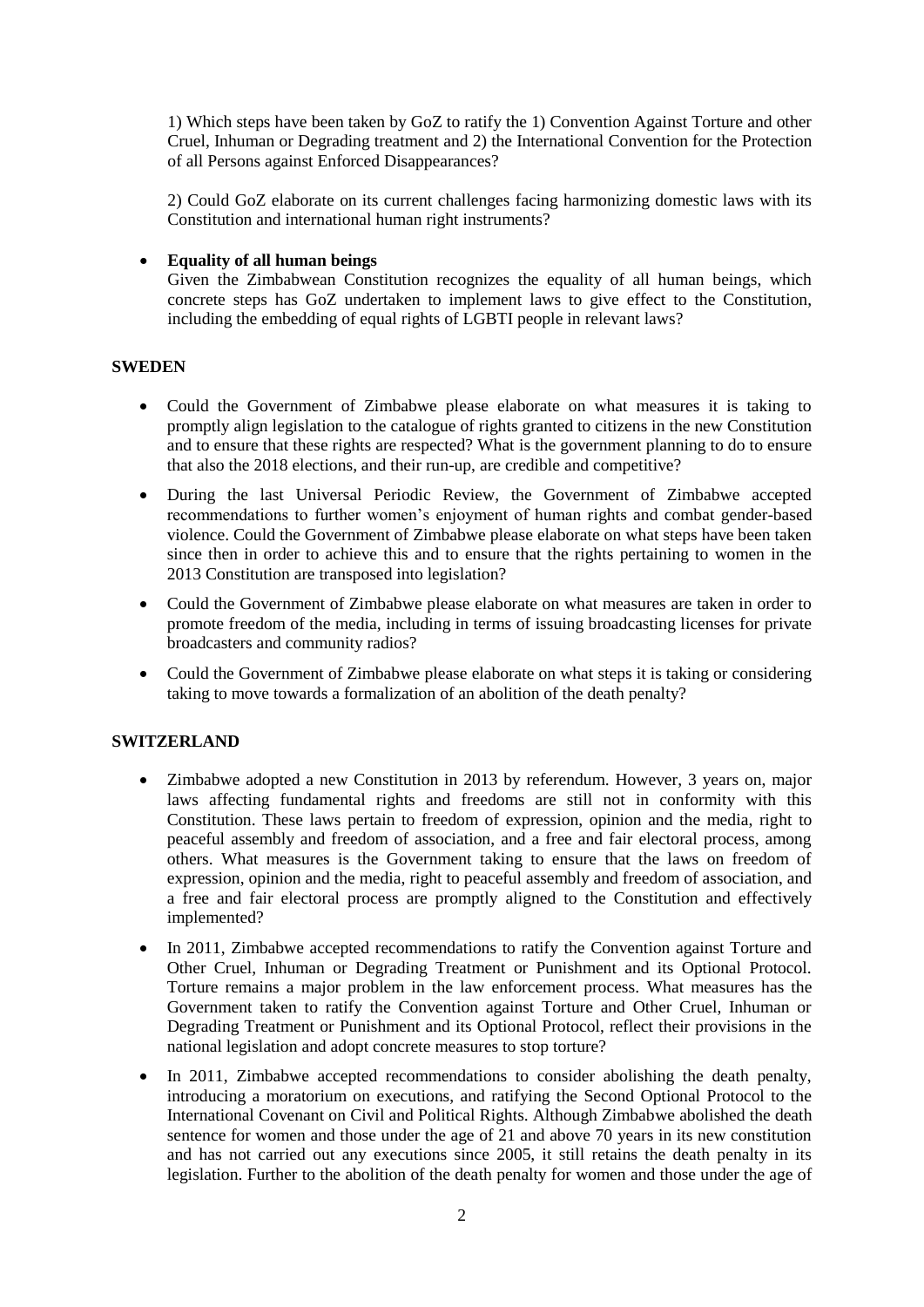21 and above 70 years and the absence of any executions since 2005, what measures is Zimbabwe further planning to take in view of completely abolishing the death penalty and ratifying the Second Optional Protocol to the International Covenant on Civil and Political Rights?

- The new Constitution established a National Peace and Reconciliation Commission. Grievances stemming from past human rights violations and abuses remain unaddressed and undermine national cohesion. Commissioners have been appointed, but legislation to operationalize the Commission is not in place. Will the Government propose legislation to Parliament that will guarantee the independence of the National Peace and Reconciliation Commission and provide it with necessary powers and resources to effectively discharge its constitutional mandate?
- Following the adoption of the 2013 Constitution, electoral reforms were instituted, but they fall short of Constitutional requirements and Southern African Development Community (SADC) Principles and Guidelines Governing Democratic Elections. What measures will the Government undertake to completely align election-related laws to the Constitution and to create a conducive environment enabling free, informed and secure participation of all citizens and political parties in the electoral process?
- Overcrowding and poor conditions in prisons remain a concern. What measures will the Government undertake to address the issues of overcrowding and poor conditions in prisons, including improvements in case management and the administration of justice, as well as consideration of alternative sentencing?

# **UNITED KINGDOM OF GREAT BRITAIN AND NORTHERN IRELAND**

- What measures does the Government of Zimbabwe intend to take to ensure that their citizens' right to free assembly, and free association, guaranteed under the 2013 Constitution are fully respected in future?
- When will the Government of Zimbabwe give full effect to the 2013 Constitution, including through the amendment of electoral laws and the alignment of colonial era legislation such as the Public Order and Security Act and the Access to Information and Protection of Privacy Act?
- How will the Government of Zimbabwe guarantee the independence and effectiveness of constitutional commissions, including the Anti Corruption Commission, Zimbabwe Electoral Commission and National Peace and Reconciliation Commision, given that in some cases the Office of the President has assumed administration of commissions and the Human Rights Commission remains underfunded?
- When will Zimbabwe fulfil the commitment it made at the 2011 UPR to ratify the Convention Against Torture and other Cruel, Inhuman or Degrading Treatment?
- When will the Government of Zimbabwe ensure that its police force enforces court orders protecting the constitutional rights of citizens to shelter, as per section 71 of the Zimbabwean Constitution?

# **UNITED STATES OF AMERICA**

We are concerned about increasing reports of human rights abuses by security forces against political and civil rights activists, including reports of abduction, arrest, torture, assault, and the denial of urgent medical attention. What is the government of Zimbabwe doing to ensure it upholds the rights enshrined in its Constitution and holds security forces accountable for politically-motivated violence?